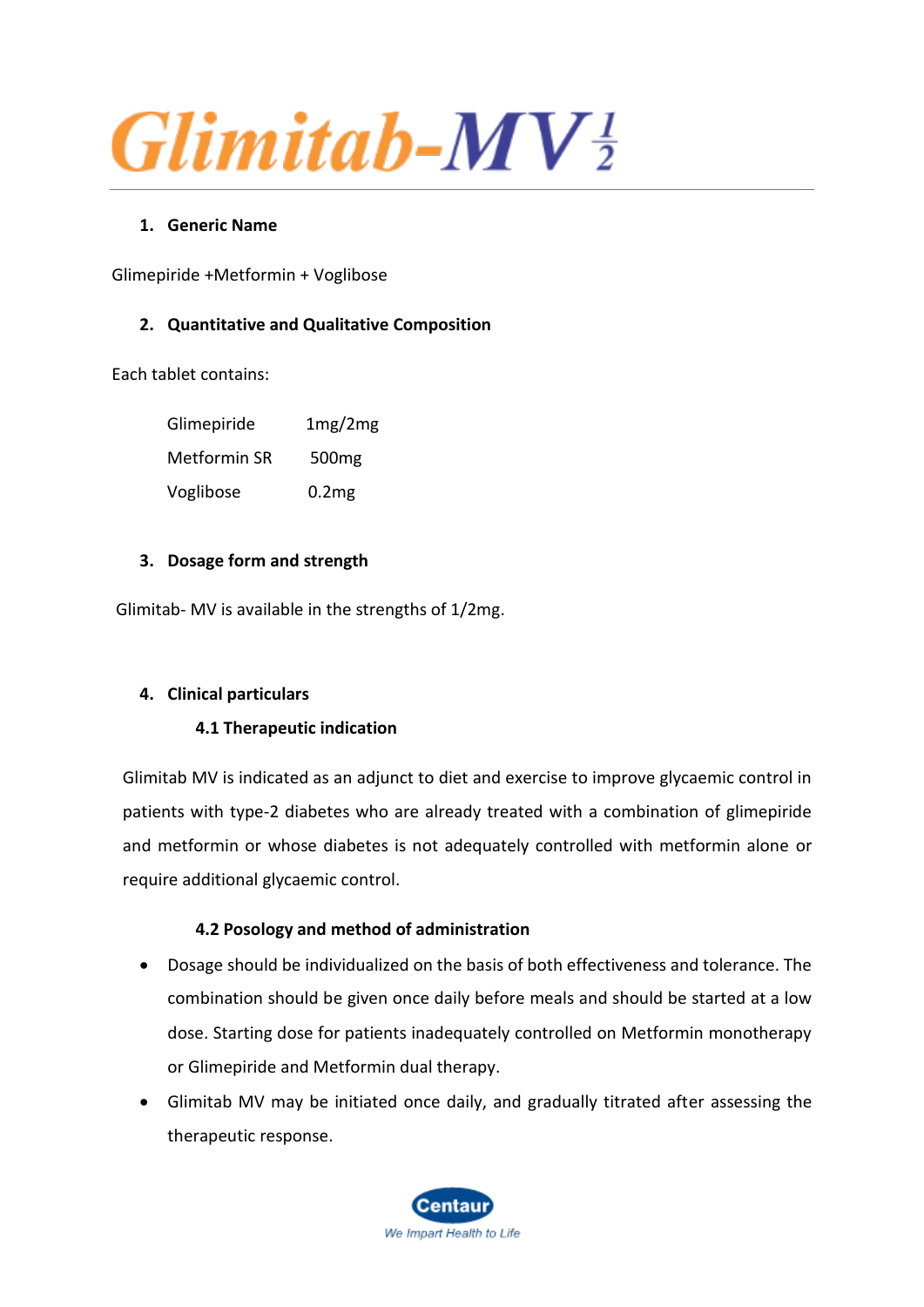- Glimitab MV can be starting dose for patients who initially responded to glimepiride monotherapy or Glimepiride and Metformin dual therapy and require additional glycaemic control.
- Based on the initial starting dose of Glimitab MV may be initiated once daily, and gradually titrated after assessing the therapeutic response.

## **4.3 Contraindication**

- Renal disease or renal dysfunction, as suggested by serum creatinine levels ≥1.5 mg/dL [males], ≥1.4 mg/dL [females] or abnormal creatinine clearance, which may also result from conditions such as cardiovascular collapse (shock), acute myocardial infarction, and septicaemia.
- Hepatic impairment.
- Known hypersensitivity to this product or any of its components.
- Acute or chronic metabolic acidosis, including diabetic ketoacidosis, with or without coma. Diabetic ketoacidosis should be treated with insulin.
- Patients undergoing radiologic studies involving intravascular administration of iodinated contrast materials, because the use of such products may result in acute alteration of renal function.
- Gastrointestinal obstruction or predisposed to it

### **4.4 Special warnings and precautions for use**

- **Cardiac effects: -**The administration of oral hypoglycaemic drugs has been reported to be associated with increased cardiovascular mortality as compared to treatment with diet alone or diet plus insulin. In view of close similarities between the oral hypoglycaemic drugs, this warning also applies for glimepiride. Palpitations, Cardiac flutter, Myocardial infarction, Cardiac failure are some of cardiac side effects due to glimepiride.
- **Lactic acidosis:** Lactic acidosis is a rare, but serious, metabolic complication that can occur due to metformin accumulation during treatment with glimepiride and metformin combination therapy; when it occurs, it is fatal in approximately 50% of cases. When metformin is implicated as the cause of lactic acidosis, metformin plasma

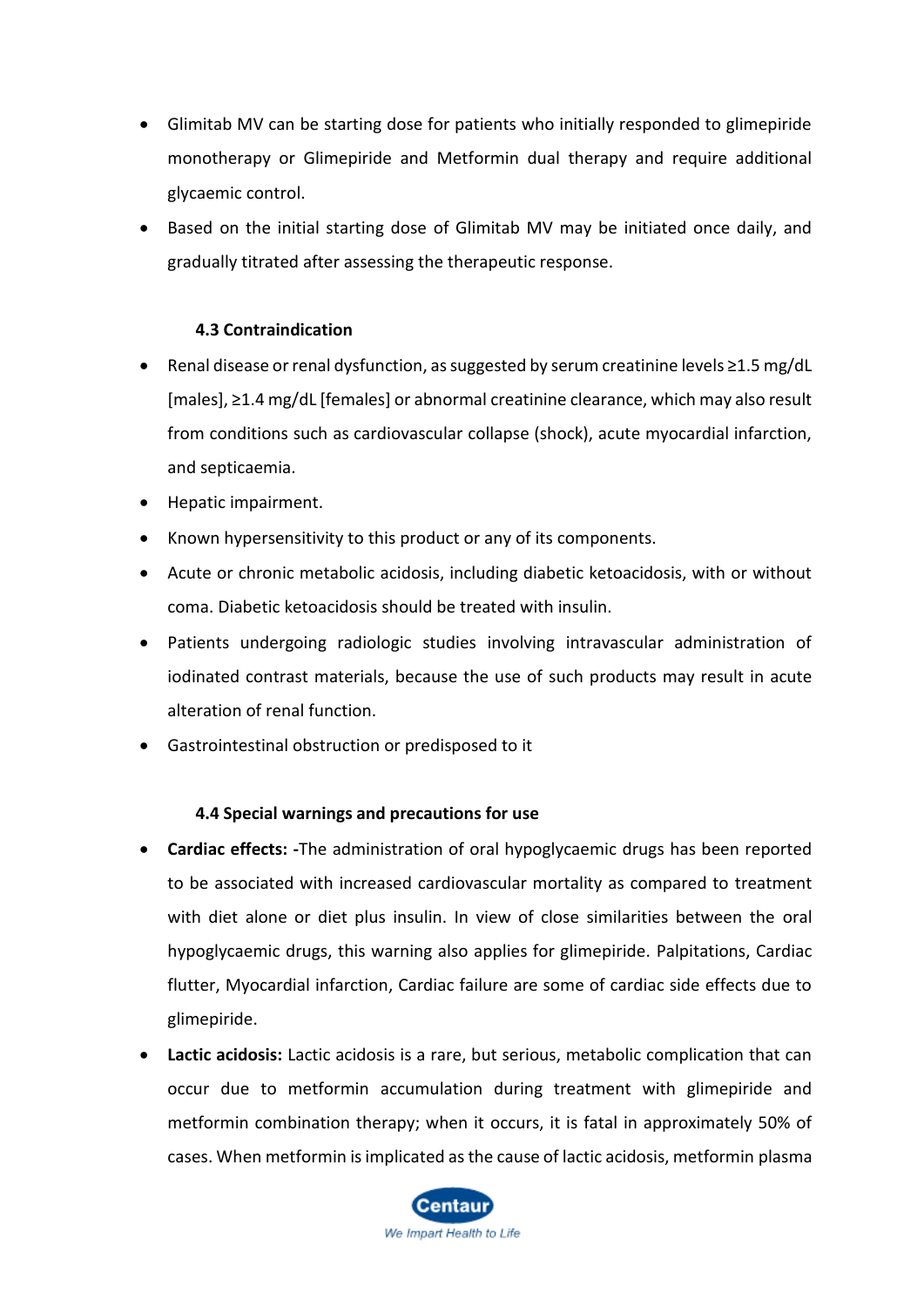levels >5 μg/mL are generally found. The reported incidence of lactic acidosis inpatients receiving metformin hydrochloride is very low (approximately 0.03cases/1000 patient-years, with approximately 0.015 fatal cases/1000 patient years). Reported cases have occurred primarily in diabetic patients with significant renal insufficiency and congestive heart failure.

- Lactic acidosis is a medical emergency that must be treated in a hospital setting. In a patient with lactic acidosis, metformin should be discontinued immediately and general supportive measures promptly instituted. Because metformin hydrochloride is dialyzable, prompt haemodialysis is recommended to correct the acidosis and remove the accumulated metformin.
- **Hypoglycaemia:** Most reported adverse effect with sulphonylurea drugs is severe hypoglycaemia. Proper patient selection, dosage, and instructions are important to avoid hypoglycaemic episodes.
- **Loss of control of blood glucose:** When a patient stabilized on any diabetic regimen, is exposed to stress such as fever, trauma, infection, or surgery, a temporary loss of glycaemic control may occur. At such times, it may be necessary to withhold the diabetic regime and temporarily administer insulin. The oral antidiabetic therapy may be reinstituted after the acute episode is resolved.
- **Alcohol intake:** Alcohol is known to potentiate the effect of metformin on lactate metabolism. Patients should be warned against excessive alcohol intake, while receiving metformin.
- **Hypoxic states:** Cardiovascular collapse (shock) from whatever cause, acute congestive heartfailure, acute myocardial infarction and other conditions characterized by hypoxemia have been associated with lactic acidosis and may also cause prerenal azotaemia. When such events occur in patients on metformin therapy, the drug should be promptly discontinued.
- **Haemolytic anaemia:** Treatment of patients with glucose 6-phosphate dehydrogenase (G6PD) deficiency with sulfonylurea agents can lead to haemolytic anaemia. Since glimepiride is a sulfonylurea agent, caution should be used in patients with G6PD deficiency and anon-sulfonylurea alternative should be considered.

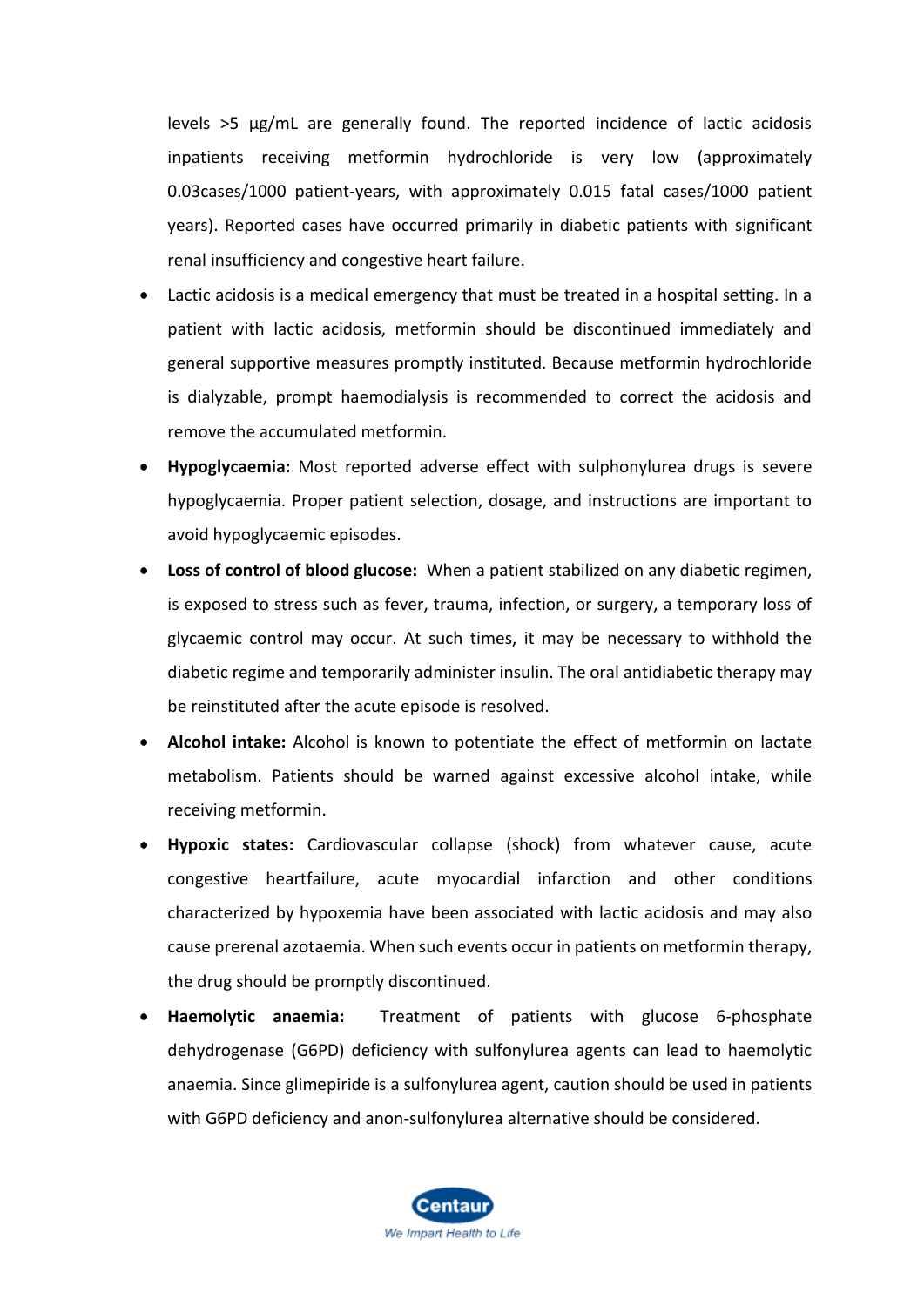### **4.5 Drug interactions**

- **Cationic drugs:** Certain medications used concomitantly with metformin may increase the risk of lactic acidosis. Cationic drugs that are eliminated by renal tubular secretions (e.g: amiloride, digoxin, morphine, procainamide, quinidine, ranitidine, or vancomycin) may decrease metformin elimination by competing for common renal tubular transport systems. Hence, careful patient monitoring and dose adjustment of metformin/cationic drug is recommended.
- **Miconazole (systemic route, oromucosal gel) and Phenylbutazone (systemic route):** Increases hypoglycaemic effect of glimepiride.
- **Furosemide:** A single-dose, metformin-furosemide drug interaction study in healthy subjects demonstrated that pharmacokinetic parameters of both compounds were affected by co-administration. Furosemide increased the metformin plasma and blood Cmax by 22% and blood AUC by 15%, without any significant change in metformin renal clearance. When administered with metformin, the Cmax and AUC of furosemide were 31% and 12% smaller, respectively, than when administered alone, and the terminal half-life was decreased by 32%, without any significant change in furosemide renal clearance.
- **Vitamin B12:** Metformin may result in suboptimal oral vitamin B12 absorption by competitively blocking the calcium dependent binding of the intrinsic factor vitamin B12 complex to its receptor. The reaction very rarely results in pernicious anaemia which is reversible with discontinuation of metformin and supplementation with vitamin B12.
- **Nifedipine:** Nifedipine appears to enhance the absorption of metformin, it increases plasma metformin Cmax and AUC by 20% and 9% respectively and increases the amount of metformin excreted in the urine.
- **Danazol:** If the use of this active substance cannot be avoided, the patient's urine and blood glucose must be monitored. It may be necessary to adjust the dose of glimepiride and metformin during and after treatment with danazol.
- **Salicylates:** If salicylates are administered or discontinued in patients receiving oral antidiabetic agents, patients should be monitored for hypoglycaemia or loss of blood glucose control.

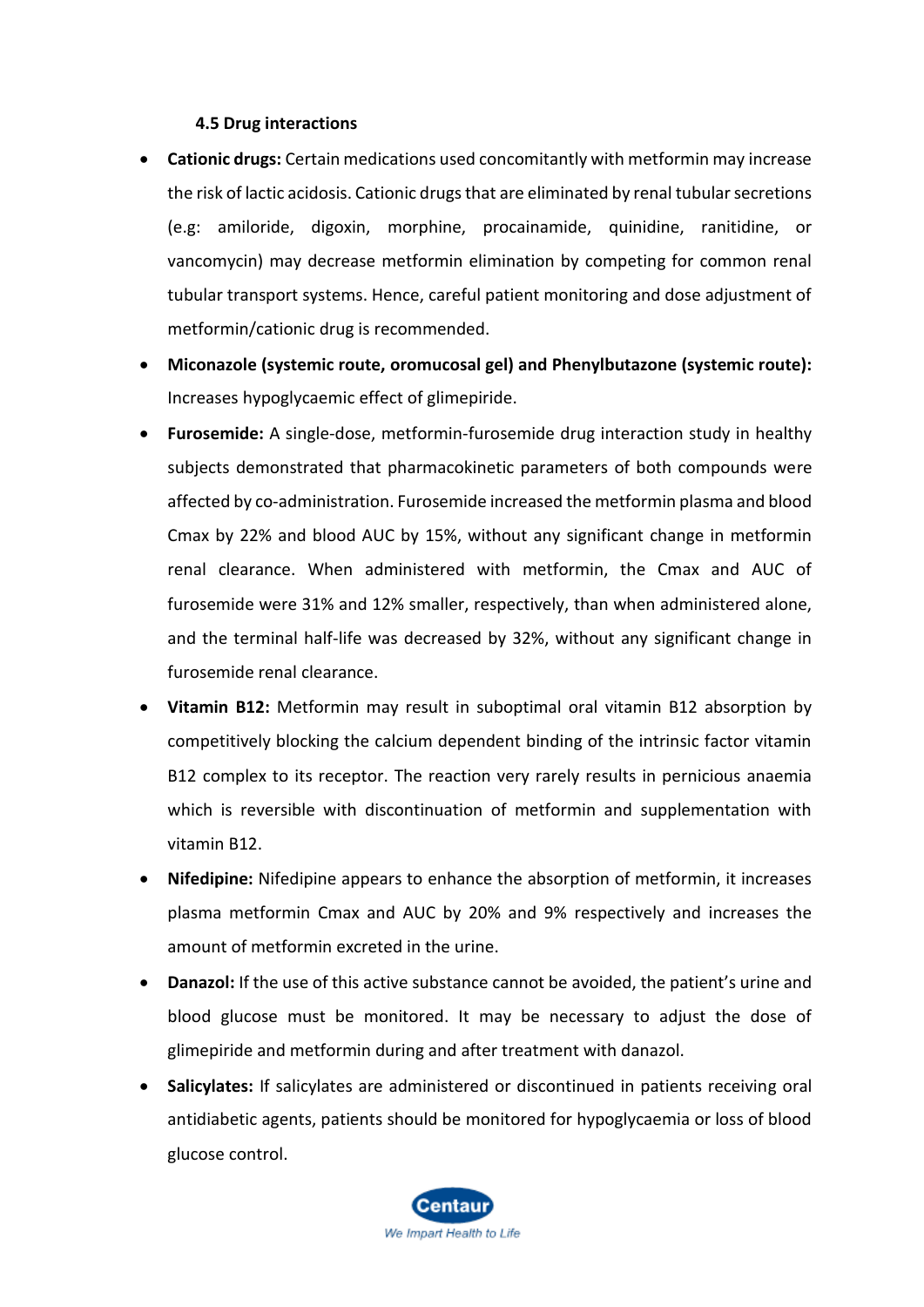- **Thiazide:** Interactions between thiazide diuretics and oral antidiabetic agents decreases insulin sensitivity thereby leading to glucose intolerance and hyperglycaemia. Hence diabetic patients should be monitored closely.
- **Other:** Concomitant administration of angiotensin enzyme inhibitors (captopril, enalapril), other antidiabetic drugs (insulin, acarbose) beta-blockers, fluconozole, monoamine oxidase inhibitors (MAOIs), sulphonamides and NSAIDs, increases sensitivity to insulin and potentiates blood glucose lowering effect and may in some instances, cause hypoglycaemia. Patients receiving estrogens or oral contraceptives, phenytoin, quinolones should be closely monitored for loss of diabetic control**.**

#### **4.6 Use in special population**

- Pediatric: Safety and effectiveness of Glimitab-MV combination in paediatric patients have not been established
- Geriatric: Aging is associated with reduced renal function; Glimitab-MV should be used with caution in the elderly.
- Liver impairment: should be administered with extreme caution in patients with impaired liver function. It is advised to consult your doctor to make a suitable adjustment in dosage and/or time-interval between two dosages.
- Renal failure: Metformin is known to be excreted by the kidneys, and because risk of serious adverse reactions to the drug is greater in patients with impaired renal function, Glimitab-MV should be used only in patients with normal renal function.
- Pregnancy and lactation: Abnormal blood glucose levels during pregnancy are associated with the higher incidence of congenital abnormalities. Most experts suggest insulin be used to maintain the blood glucose levels as close to normal as possible. The use of glimepiride and metformin combination is not recommended for use in pregnancy.

Studies in lactating rats show that metformin is excreted into milk and reaches levels comparable to those in plasma. Similar studies have not been conducted on nursing mothers. Also Glimepiride should not be used by breast-feeding mothers. Hence, the use of glimepiride and metformin combination is not

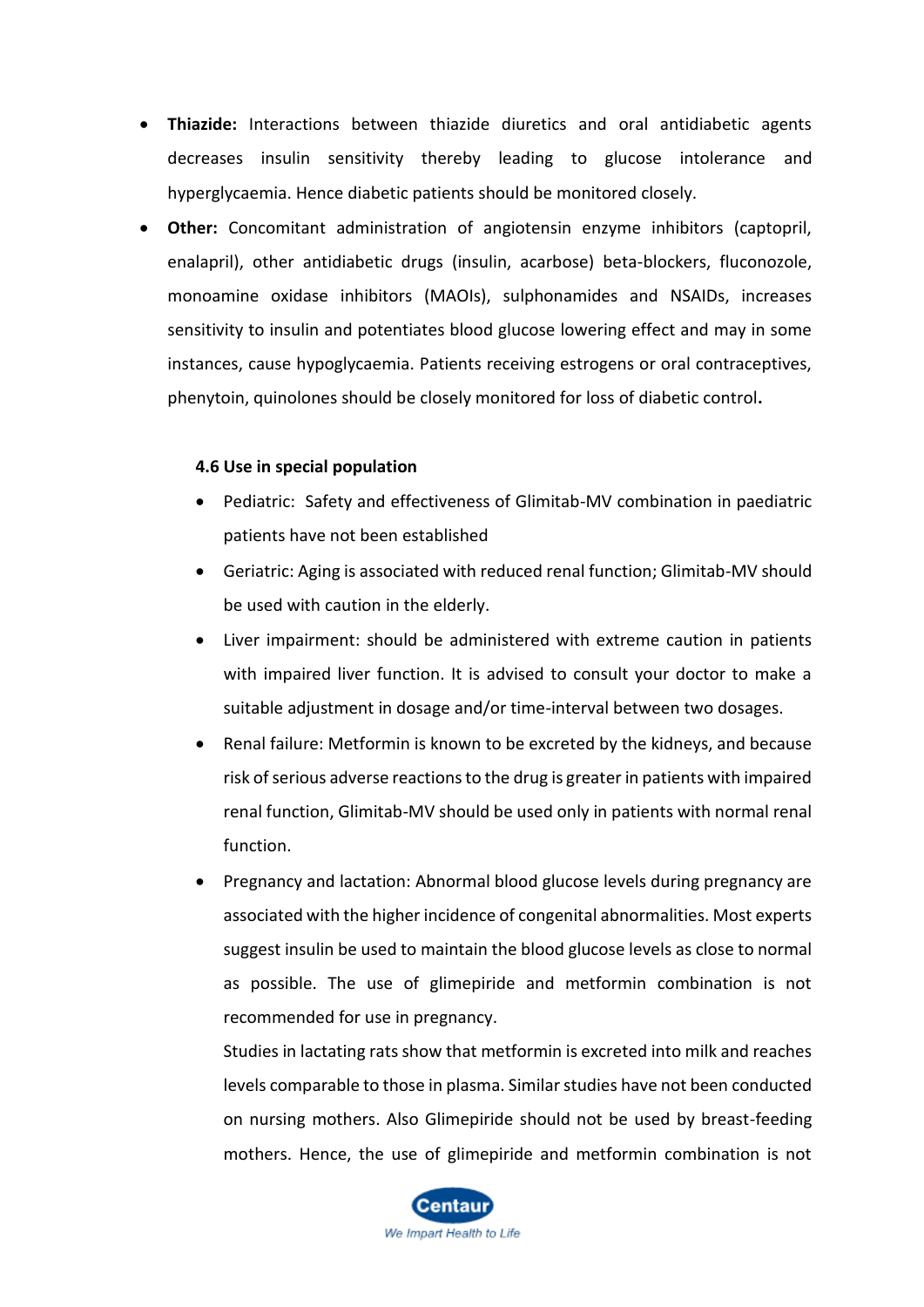recommended for use in lactating mothers, and if the diet alone is inadequate for controlling blood glucose, insulin therapy should be considered.

#### **4.7 Effects on ability to drive and use machine**

No data available.

#### **4.8 Undesirable effects**

- **Glimepiride:** Thrombocytopenia, Palpitations , Vertigo, Vision blurred , Nausea, Diarrhoea, Vomiting, Dyspepsia, Abdominal pain, Constipation, Abdominal discomfort, Hepatic function abnormal, Drug hypersensitivity, Hypoglycaemia, Hyperglycaemia, Decreased appetite, Diabetes mellitus inadequate control, Dizziness, Hypoglycaemic coma, Headache, Somnolence, Tremor, Loss of consciousness, Confusional state, Acute kidney injury , Dyspnoea, Pruritus, Rash, Hyperhidrosis , Urticaria, Hypertension
- **Metformin:** Anaemia, Thrombocytopenia, Leukocytosis, Palpitations, Cardiac arrest, Myocardial infarction, Tachycardia, Bradycardia, Cardio-respiratory arrest, Cardiac failure, Atrial fibrillation, Cardiac failure congestive, Cardiac disorder, Cardiac flutter, Arrhythmia, Vertigo, Tinnitus, Vision blurred, Visual impairment, Periorbital oedema, Diarrhoea, Nausea, Vomiting, Abdominal pain, Abdominal discomfort, Dyspepsia, Abdominal distension, Abdominal pain upper, Flatulence, Constipation, Gastrointestinal disorder, Gastritis, Dry mouth, Gastrooesophageal reflux disease, Pancreatitis, Pancreatitis acute, Gastric disorder,Eructation, Dysphagia, Epigastric discomfort, Retching , Gastric dilatation, Gastrointestinal pain, Frequent bowel movements, Lip swelling, Abnormal faeces, Hepatic function abnormal, Hepatitis, Drug-induced liver injury, Jaundice, Liver disorder, Hepatic failure, Hepatic steatosis, Drug hypersensitivity, Hypersensitivity, Lactic acidosis, Hypoglycaemia, Decreased appetite, Metabolic acidosis, Hyperglycaemia, Diabetes mellitus inadequate control, Hyperkalaemia, Dehydration, Diabetic ketoacidosis, Diabetes mellitus, Acidosis, Vitamin B12 deficiency, Hyponatraemia, Hyperlactacidaemia, Hypokalaemia, Appetite disorder, Ketoacidosis, Fluid retention, Type 2 diabetes mellitus, Hypophagia, Myalgia,

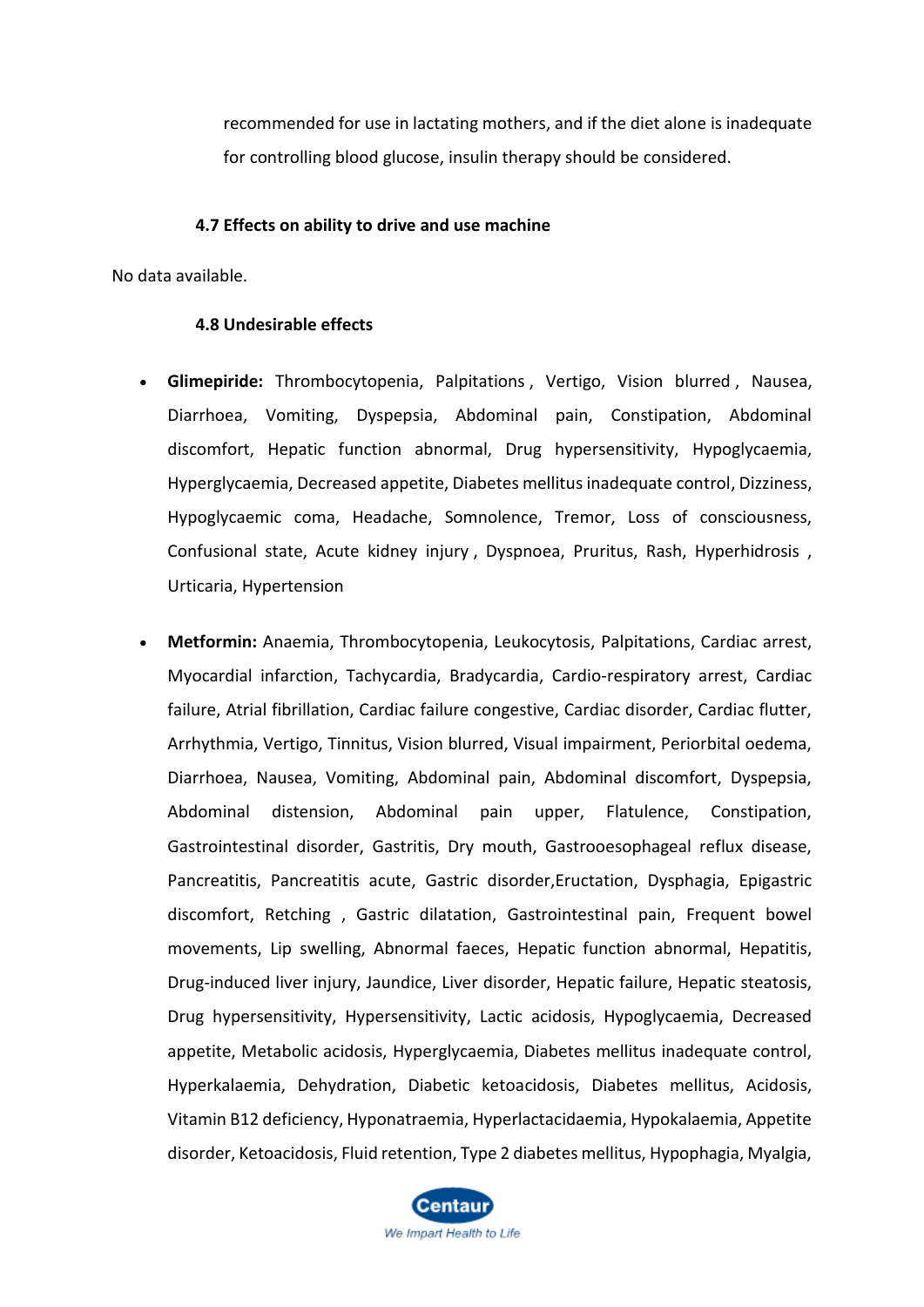Muscle spasms, Arthralgia, Pain in extremity, Back pain, Muscular weakness, Rhabdomyolysis, Joint swelling, Arthritis, Dizziness, Headache, Somnolence, Completed suicide, Confusional state, Insomnia, Anxiety, Acute kidney injury, Renal failure, Renal impairment, Dyspnoea, Cough, Pruritus, Rash, Urticaria, Hypotension, Hypertension, Shock.

• **Voglibose**: Diarrhoea, Hepatic function abnormal, Hypoglycaemia, Dizziness

#### **4.9 Overdose**

Overdosages of sulfonylureas, including glimepiride, can produce hypoglycaemia. Mild hypoglycaemic symptoms without loss of consciousness or neurologic findings should be treated aggressively with oral glucose and adjustments in drug dosage and/or meal patterns. Close monitoring should continue until the physician is assured that the patient is out of danger. Severe hypoglycaemic reactions with coma, seizure, or other neurological impairment occur infrequently, but constitute medical emergencies requiring immediate hospitalization. If hypoglycaemic coma is diagnosed or suspected, the patient should be given a rapid IV injection of concentrated (50%) glucose solution. This should be followed by a continuous infusion of a more dilute (10%) glucose solution at a rate that will maintain the blood glucose level above 100 mg/dL. Patients should be closely monitored for a minimum of 24 to 48 hours, because hypoglycaemia may recur after apparent clinical recovery. Lactic acidosis is a rare, but serious, metabolic complication that can occur if metformin accumulates during treatment due to overdosing. Strict monitoring should be continued until the doctor is sure that the patient is out of danger. Voglibose competitively and reversibly inhibits the α-glucosidase enzymes (glucoamylase, sucrase, maltase, and isomaltase) in the brush border of the small intestine, which delays the hydrolysis of complex carbohydrates. It is unlikely to produce hypoglycaemia in overdose, but abdominal discomfort and diarrhoea may occur.

#### **5. Pharmacological properties**

#### **5.1 Mechanism of action**

• The mechanism of action of glimepiride in lowering blood glucose appears to be dependent on stimulating the release of insulin from functioning pancreatic beta cells,

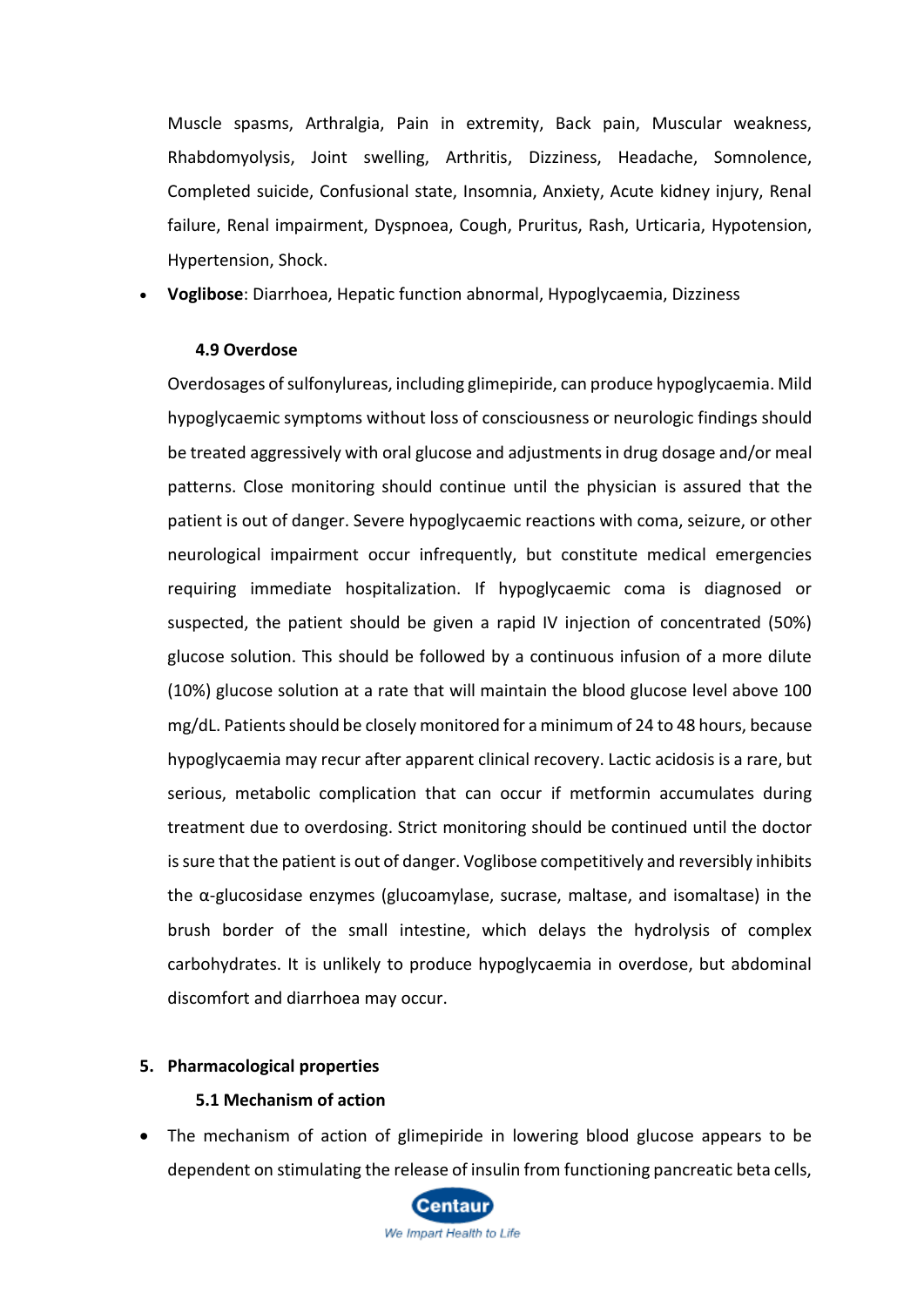and increasing sensitivity of peripheral tissues to insulin. Glimepiride likely binds to ATP-sensitive potassium channel receptors on the pancreatic cell surface, reducing potassium conductance and causing depolarization of the membrane. Membrane depolarization stimulates calcium ion influx through voltage-sensitive calcium channels. This increase in intracellular calcium ion concentration induces the secretion of insulin.

- Metformin improves glucose tolerance in patients with type-2 diabetes (NIDDM), lowering both basal and postprandial plasma glucose. Metformin decreases hepatic glucose production, decreases intestinal absorption of glucose, and improves insulin sensitivity by increasing peripheral glucose uptake and utilization. Hence, the combination of glimepiride and metformin sustained-release complements each other and provides better glycaemic control in management of type-2 diabetes and probably in the prevention of its associated macrovascular and microvascular complications.
- Alpha-glucosidase inhibitors are saccharides that act as competitive inhibitors of enzymes needed to digest carbohydrates: specifically alpha-glucosidase enzymes in the brush border of the small intestines. The membrane-bound intestinal alphaglucosidase hydrolyse oligosaccharides, trisaccharides, and disaccharides to glucose and other monosaccharaides in the small intestine. Acarbose also blocks pancreatic alpha-amylase in addition to inhibiting membrane-bound alpha-glucosidase. Pancreatic alpha-amylase hydrolyses complex starches to oligosaccharides in the lumen of the small intestine. Inhibition of these enzyme systems reduces the rate of digestion of complex carbohydrates. Less glucose is absorbed because the carbohydrates are not broken down into glucose molecules. In diabetic patients, the short-term effect of these drugs therapies is to decrease current blood glucose levels: the long term effect is a small reduction in hemoglobin-A1c level.

#### **5.2 Pharmacodynamics properties**

• Glimepiride, like glyburide and glipizide, is a "second-generation" sulfonylurea agent. Glimepiride is used with diet to lower blood glucose by increasing the secretion of insulin from pancreas and increasing the sensitivity of peripheral tissues to insulin.

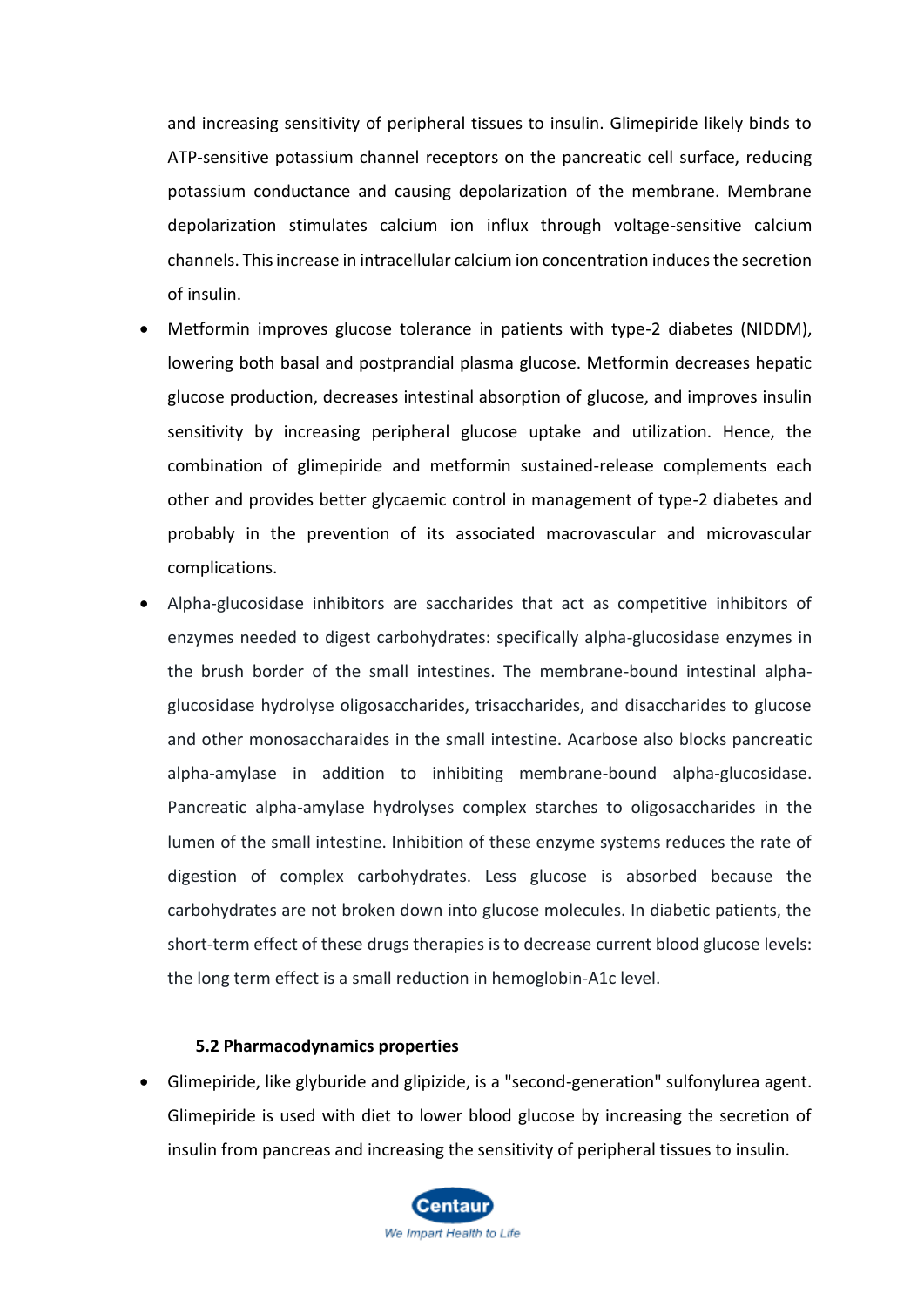- Metformin decreases hepatic glucose production, decreases intestinal absorption of glucose, and improves insulin sensitivity by increasing peripheral glucose uptake and utilization. Unlike sulfonylureas, metformin does not produce hypoglycaemia in either patients with type 2 diabetes or normal subjects (except in special circumstances) and does not cause hyperinsulinemia. With metformin therapy, insulin secretion remains unchanged while fasting insulin levels and day-long plasma insulin response may actually decrease
- Voglibose is an alpha glucosidase inhibitor which reduces intestinal absorption of starch, dextrin, and disaccharides by inhibiting the action of  $\alpha$ -glucosidase in the intestinal brush border. Inhibition of this enzyme catalyses the decomposition of disaccharides into monosaccharaides and slows the digestion and absorption of carbohydrates; the post-prandial rise in plasma glucose is blunted in both normal and diabetic subjects resulting in improvement of post prandial hyperglycaemia and various disorders caused by hyperglycaemia. α-Glucosidase inhibitors do not stimulate insulin release and therefore do not result in hypoglycaemia. Hence, the combination of glimepiride, metformin sustained-release and Voglibose complements each other and provides better glycaemic control in management of type-2 diabetes and probably in the prevention of its associated macrovascular and microvascular complications.

### **5.3 Pharmacokinetic properties**

- Glimepiride is completely absorbed from the gastrointestinal tract. Peak plasma concentrations occur in 2 to 3 hours, and it is highly protein bound. The drug is extensively metabolised to two main metabolites, a hydroxy derivative and a carboxy derivative. The half-life after multiple doses is about 9 hours. About 60% of a dose is eliminated in the urine and 40% in the faeces.
- Metformin hydrochloride is slowly and incompletely absorbed from the gastrointestinal tract; the absolute bioavailability of a single 500-mg dose is reported to be about 50 to 60%, although this is reduced somewhat if taken with food. Once absorbed, protein binding in plasma is negligible; the drug is excreted unchanged in the urine. The plasma elimination half-life is reported to range from about 2 to 6 hours

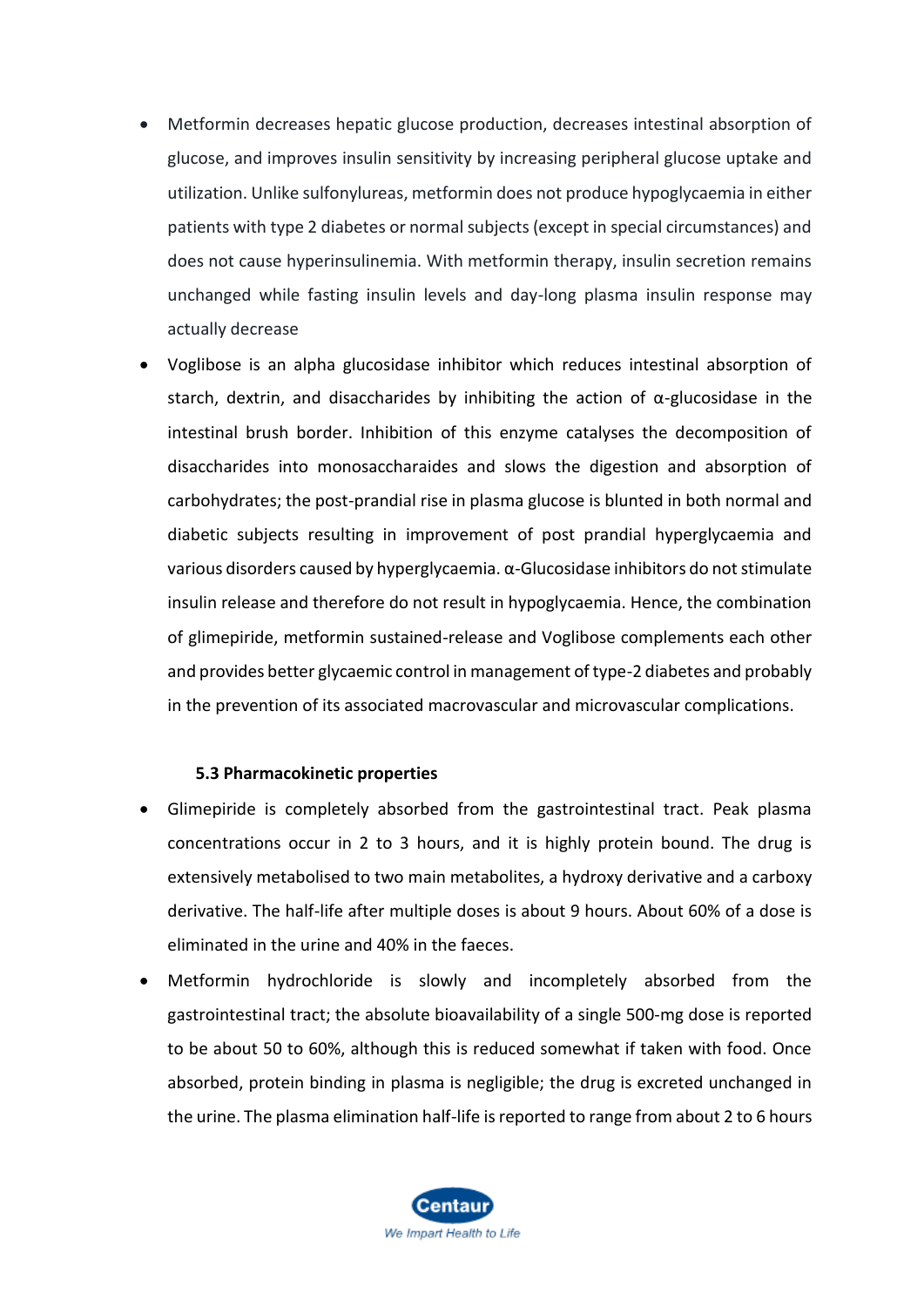after oral doses. Metformin crosses the placenta and is distributed into breast milk in small amounts.

- Voglibose is poorly absorbed after oral doses. Plasma concentrations after oral doses have usually been undetectable. After an 80 mg dose (substantially higher than recommended dose), peak plasma levels of about 20 ng/mL were observed in 1 to 1.5 hours. After ingestion of Voglibose (and other glucosidase inhibitors), the majority of active unchanged drug remains in the lumen of the gastrointestinal tract to exert its pharmacological activity. Voglibose is metabolized by intestinal enzymes and by the microbial flora. Voglibose is excreted in the urine and faeces. In a study in which a single dose of 1 mg/kg of C14-Voglibose was administered to rats, the transfer of Voglibose to the foetus and to mother's milk was observed, and the rates of excretion into urine and faeces were about 5% and 98%, respectively.
- **6. Nonclinical properties**

## **6.1 Animal Toxicology or Pharmacology**

Not required.

### **7. Description**

• **Glimepiride**

Glimepiride is a long-acting, third-generation sulfonylurea with hypoglycemic activity. Compared to other generations of sulfonylurea compounds, glimepiride is very potent and has a longer duration of action.

### Chemical Name -

4-ethyl-3-methyl-*N*-[2-[4-[(4-methylcyclohexyl)carbamoylsulfamoyl]phenyl]ethyl]-5-oxo-2*H*pyrrole-1-carboxamide

Molecular Weight- 490.6 g/mol

Molecular Formula- C<sub>24</sub>H<sub>34</sub>N<sub>4</sub>O<sub>5</sub>S

Structure-

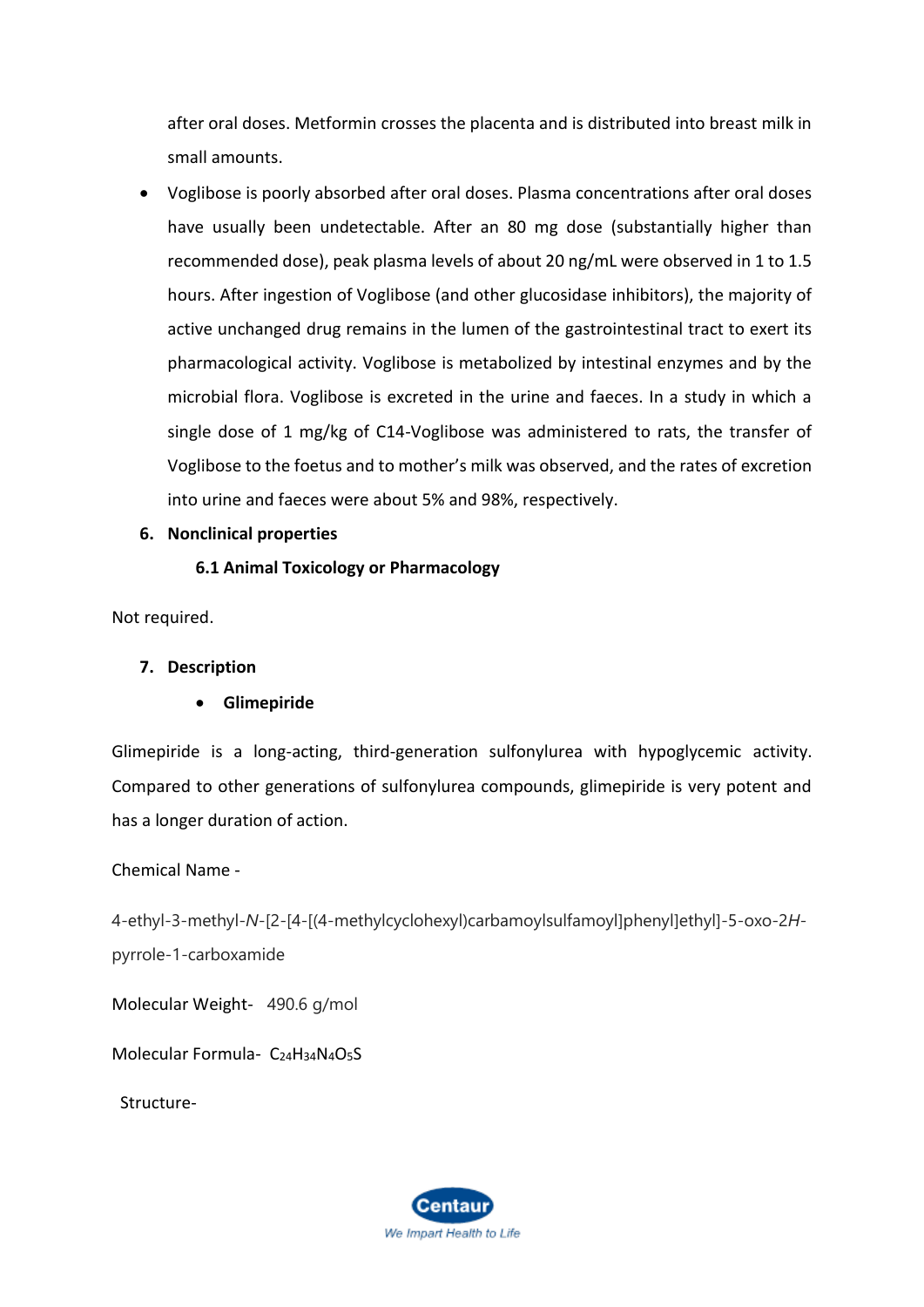

### • **Metformin**

Metformin is an agent belonging to the biguanide class of antidiabetics with antihyperglycemic activity. Metformin is associated with a very low incidence of lactic acidosis

Chemical Name - 3-(diaminomethylidene)-1,1-dimethylguanidine

Molecular Weight- 129.16 g/mol

Molecular Formula- C<sub>4</sub>H<sub>11</sub>N<sub>5</sub>

Structure-



• **Voglibose**

Voglibose is an alpha-glucosidase inhibitor used for lowering post-prandial blood glucose levels in people with diabetes mellitus.

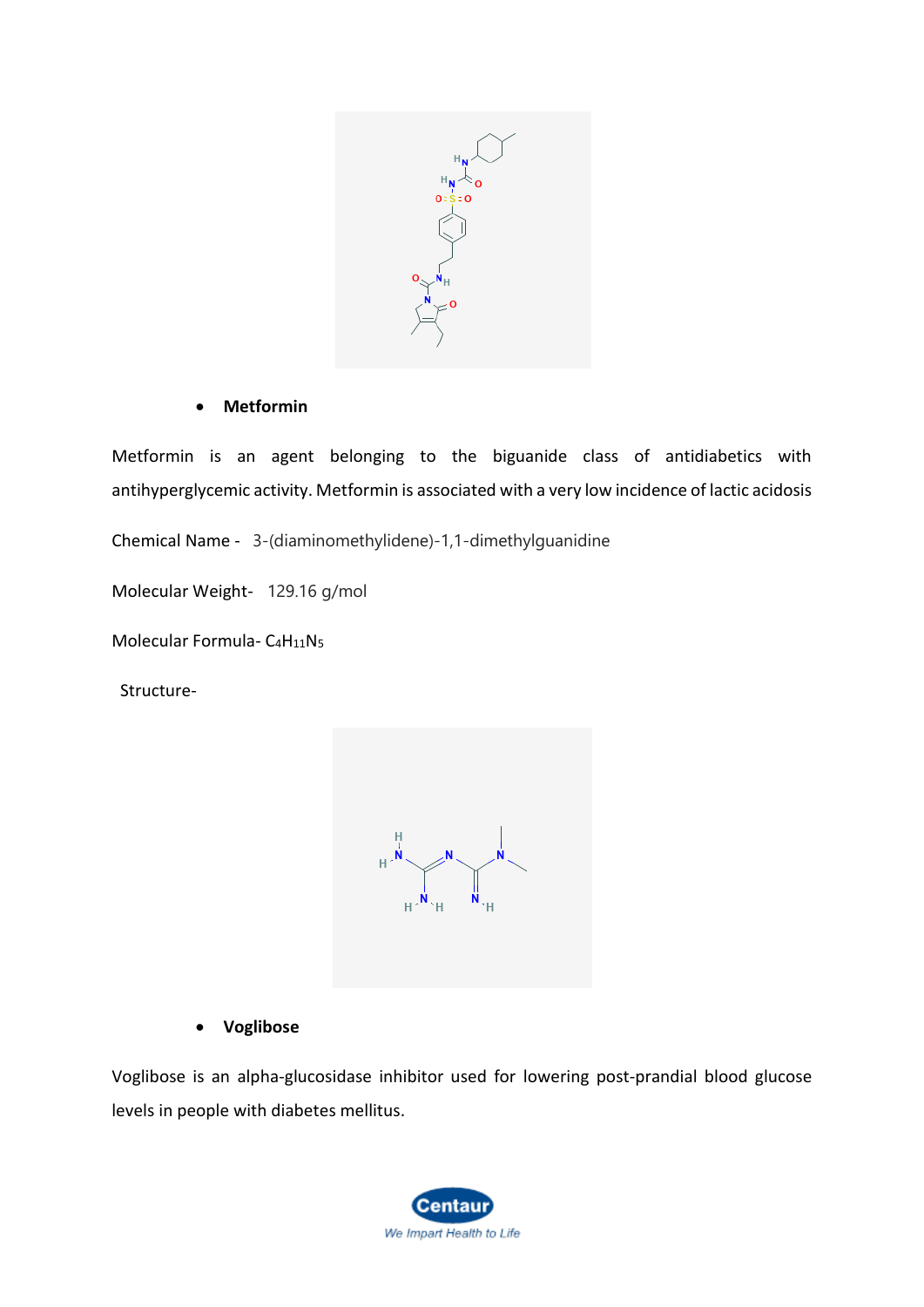Chemical Name - (1*S*,2*S*,3*R*,4*S*,5*S*)-5-(1,3-dihydroxypropan-2-ylamino)-1-

(hydroxymethyl)cyclohexane-1,2,3,4-tetrol

Molecular Weight- 267.28 g/mol

Molecular Formula- C<sub>10</sub>H<sub>21</sub>NO<sub>7</sub>

Structure-



# **8. Pharmaceutical particulars**

# **8.1 Incompatibilities**

There are no known incompatibilities.

# **8.2 Shelf-life**

18 months.

# **8.3 Packaging Information**

Glimitab- MV is available in the strip of 10 tablets.

# **8.4 Storage and handling instructions**

Store in a cool and dry place.

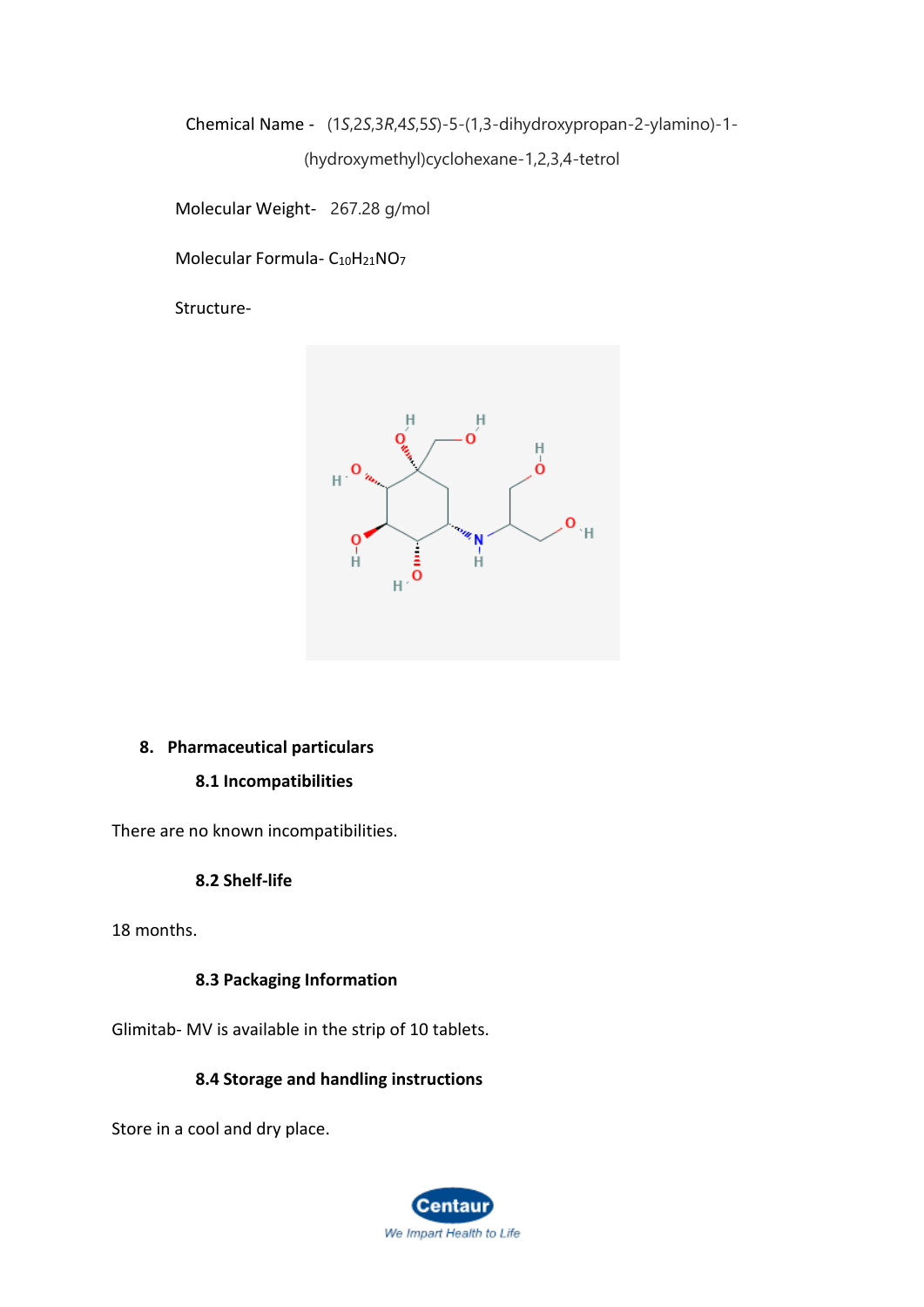## **9. Patient Counselling Information**

### **9.1 Adverse Reactions**

Refer part 4.8

## **9.2 Drug Interactions**

Refer part 4.5

**9.3 Dosage**

### Refer part 4.2

**9.4 Storage**

### Refer part 8.4

**9.5 Risk Factors**

Refer part 4.4

### **9.6 Self-monitoring information**

#### NA

# **9.7 Information on when to contact a health care provider or seek emergency**

**help**

Patients are advised to be alert for the emergence or worsening of the adverse reactions and contact the prescribing physician.

### **9.8 Contraindications**

Refer part 4.3

### **10. Manufactured by PURE AND CURE HEALTHCARE PVT LTD**

### **11. Details of permission or license number with date**

License No. 31/UA/2013 & 51/UA/SC/P-2013 , dated 30.11.2013

### **12. Date of revision: January 2022**